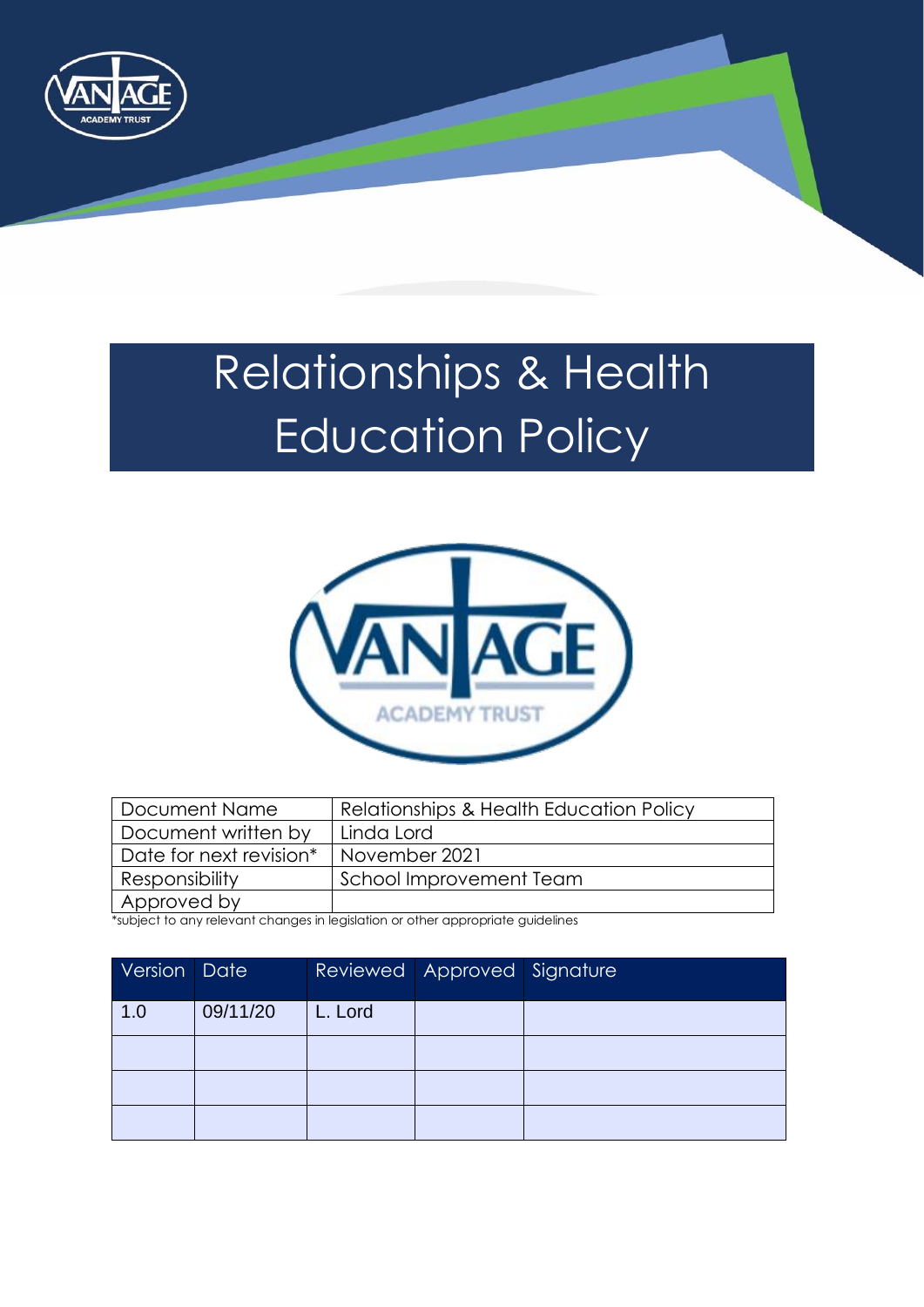# **Contents**

[Statement of intent](#page-2-0)

- 1. [Legal framework](#page-0-0)
- 2. [Roles and responsibilities](#page-3-0)
- 3. [Organisation of the curriculum](#page-5-0)
- 4. [Consultation with parents](#page-6-0)
- 5. [Relationships education overview](#page-6-1)
- 6. [Relationships education per year group](#page-9-0)
- 7. [Health education overview](#page-9-1)
- 8. [Health education per year group](#page-12-0)
- 9. [Sex education](#page-12-1)
- 10. [Delivery of the curriculum](#page-12-2)
- 11. [Working with external experts](#page-14-0)
- 12. [Equality and accessibility](#page-15-0)
- 13. [Curriculum links](#page-16-0)
- 14. [Withdrawing from the subjects](#page-16-1)
- 15. [Behaviour](#page-17-0)
- 16. [Staff training](#page-17-1)
- 17. [Confidentiality](#page-18-0)
- 18. [Monitoring quality](#page-18-1)
- 19. [Monitoring and review](#page-18-2)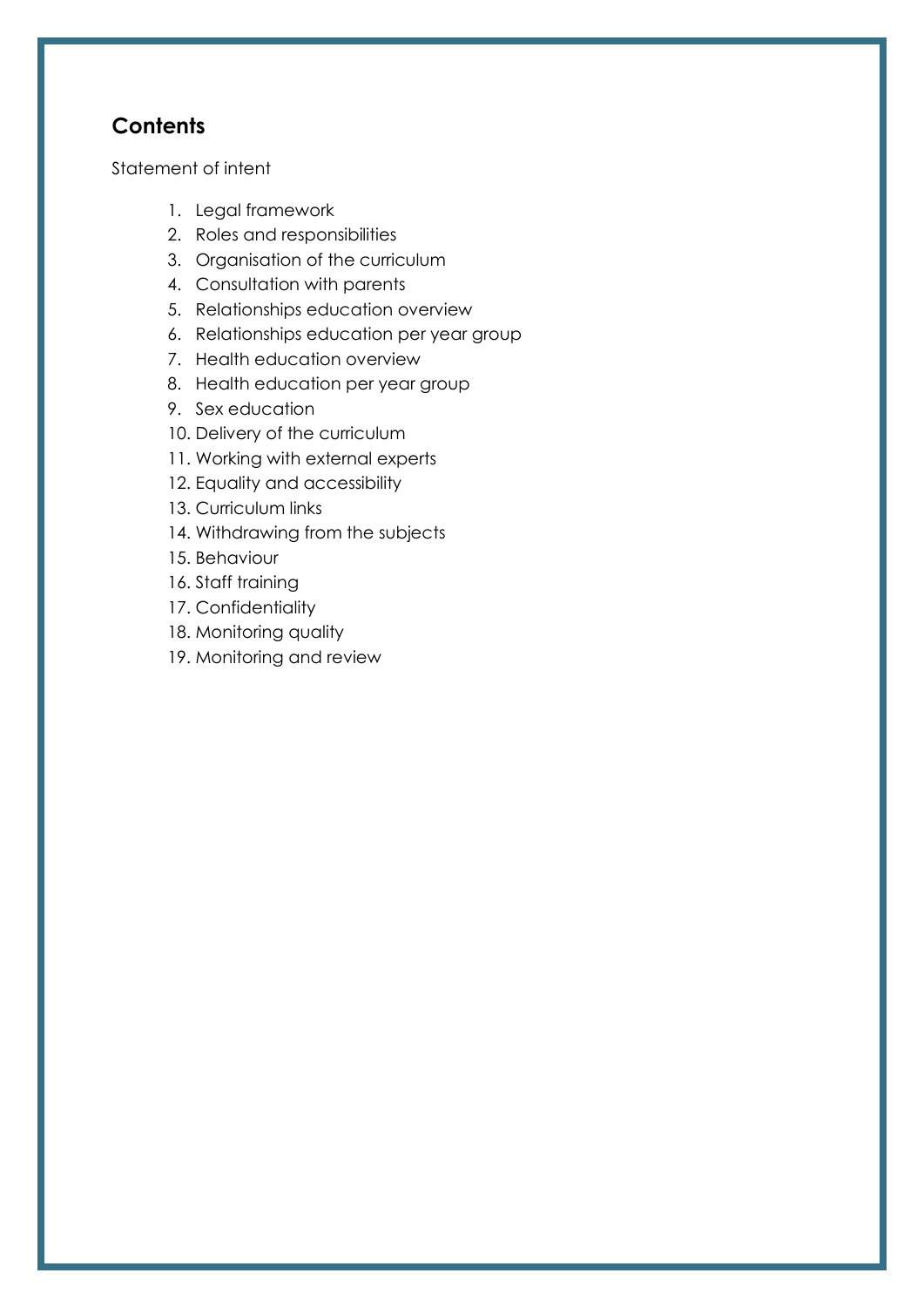#### <span id="page-2-0"></span>**Statement of intent**

At Vantage Academy Trust, we understand that pupils must be provided with an education that prepares them for the opportunities, responsibilities and experiences of adult life. A key part of this relates to relationships education, which must be delivered to every primary-aged pupil. Primary schools also have the option to decide whether pupils are taught sex education. State-funded primary schools are also required to teach health education.

Relationships education focusses on giving pupils the knowledge they need to make informed decisions about their wellbeing, health and relationships, and to build their self-efficacy. Health education focusses on equipping pupils with the knowledge they need to make good decisions about their own health and wellbeing.

We understand our responsibility to deliver a high-quality, age-appropriate and evidence-based relationships, sex and health curriculum for all our pupils. This policy sets out the framework for our relationships, sex and health curriculum, providing clarity on how it is informed, organised and delivered.

Signed by:

Principal Date:

\_\_\_\_\_\_\_\_\_\_\_\_\_\_\_\_\_\_\_\_\_\_\_\_\_Chair of LAB Date: \_\_\_\_\_\_\_\_\_\_\_\_\_\_\_\_\_\_\_\_\_\_\_\_\_\_\_\_\_\_\_\_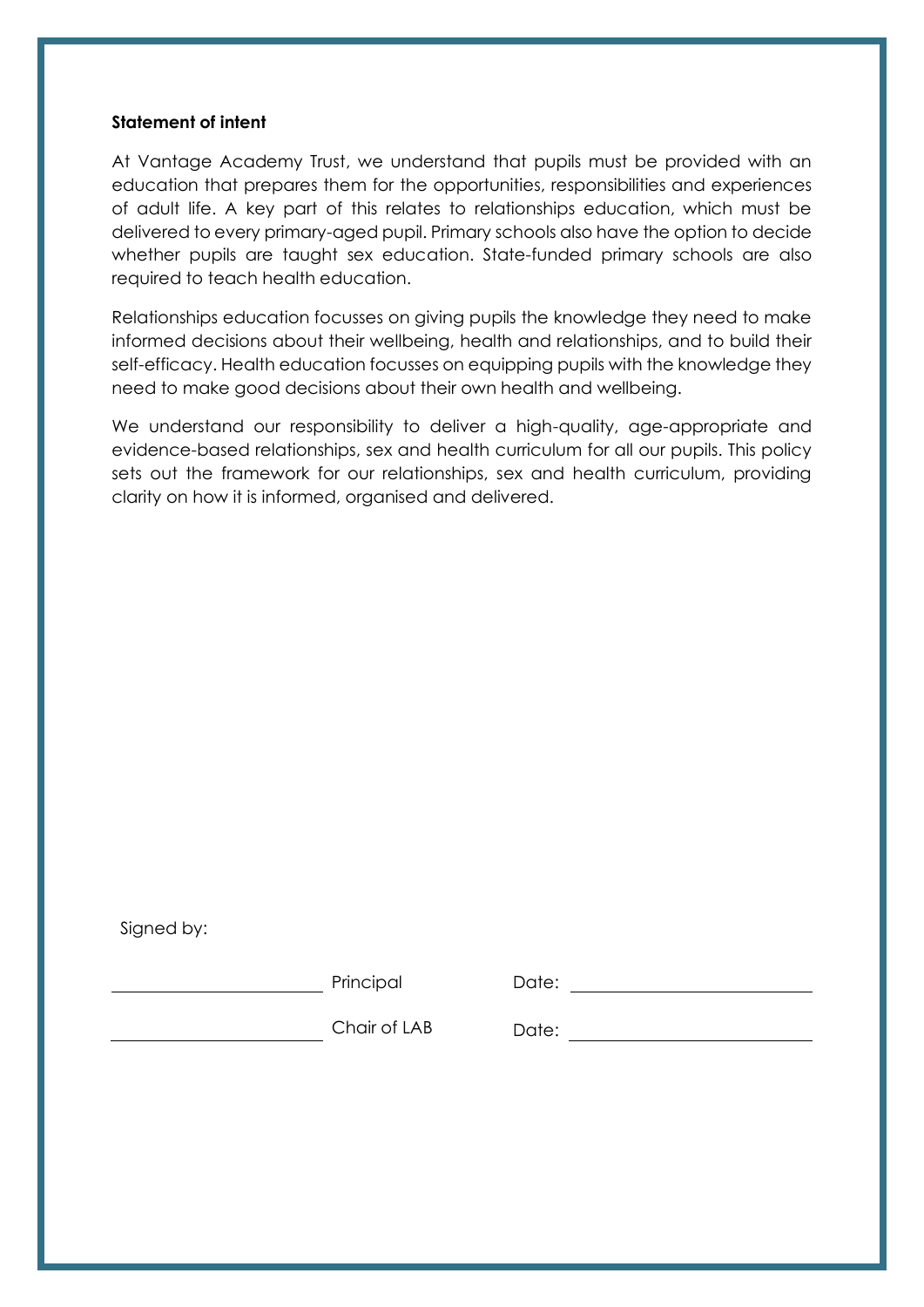# **1. Legal framework**

- 1.1. This policy has due regard to legislation and statutory guidance including, but not limited to, the following:
	- Section 80A of the Education Act 2002
	- Children and Social Work Act 2017
	- The Relationships Education, Relationships and Sex Education and Health Education (England) Regulations 2019
	- Equality Act 2010
	- DfE (2019) 'Relationships Education, Relationships and Sex Education (RSE) and Health Education'
	- DfE (2013) 'Science programmes of study: key stages 1 and 2'
	- DfE (2020) 'Teaching about relationships, sex and health'
- 1.2. This policy operates in conjunction with the following school policies:
	- Child Protection and Safeguarding Policy
	- Behavioural Policy
	- SEND Policy
	- Inclusion Policy
	- Equal Opportunities Policy
	- Anti-Bullying Policy
	- Social, Emotional and Mental Health (SEMH) Policy
	- E-safety Policy
	- Visitor Policy

# <span id="page-3-0"></span>**2. Roles and responsibilities**

- 2.1. The Local Advisory Board (LAB) is responsible for:
	- Ensuring all pupils make progress in achieving the expected educational outcomes.
	- Ensuring the curriculum is well led, effectively managed and well planned.
	- Evaluating the quality of provision through regular and effective selfevaluation.
	- Ensuring teaching is delivered in ways that are accessible to all pupils with SEND.
	- Providing clear information for parents on subject content and their rights to request that their children are withdrawn.
	- Making sure the subjects are resourced, staffed and timetabled in a way that ensures Each school can fulfil its legal obligations.
	- Ensuring the religious ethos of Each school is maintained and developed through the subjects.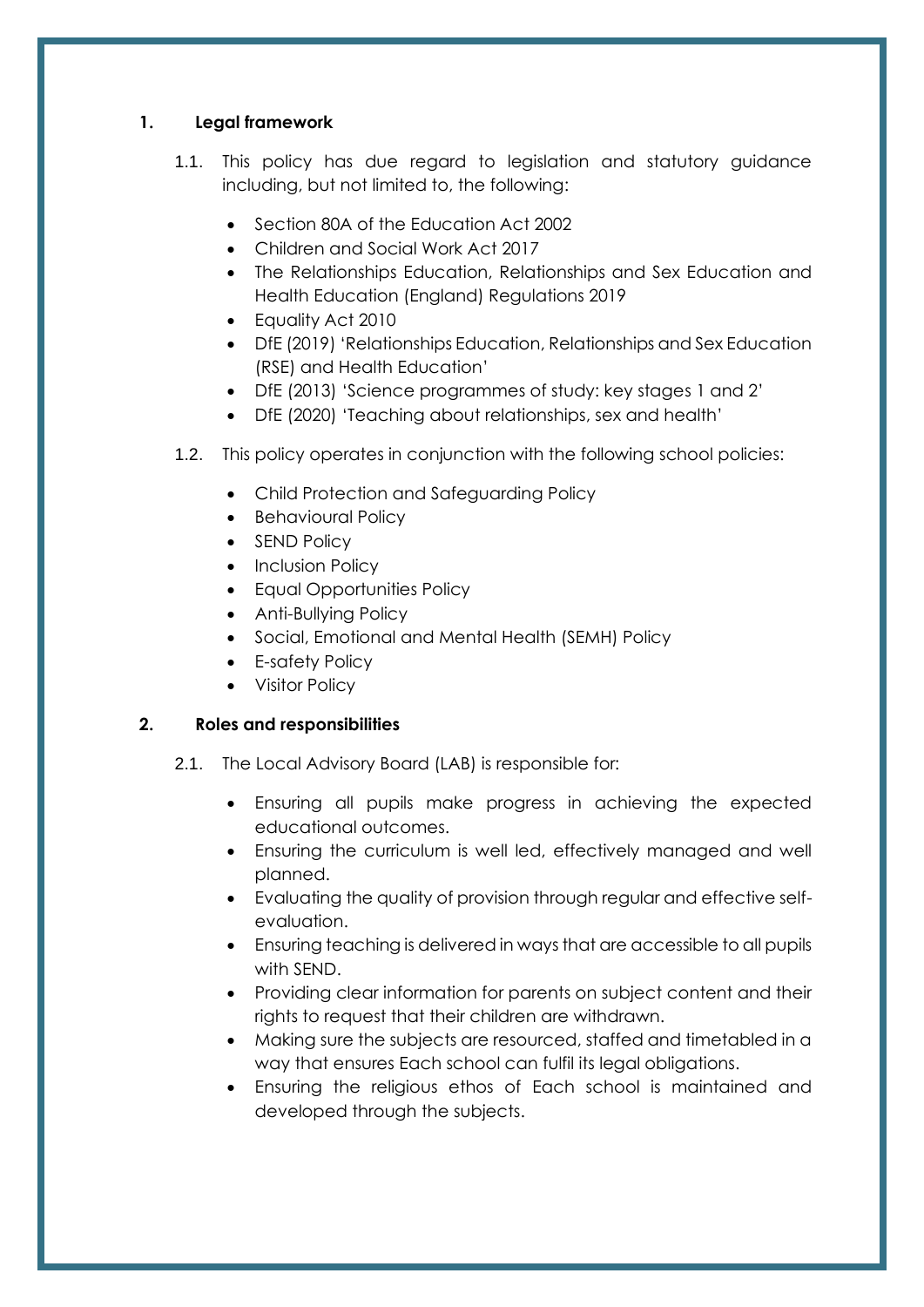2.2. The Principal is responsible for:

- The overall implementation of this policy.
- Ensuring staff are suitably trained to deliver the subjects.
- Ensuring that parents are fully informed of this policy.
- Reviewing requests from parents to withdraw their children from the subjects.
- Discussing requests for withdrawal with parents.
- Organising alternative education for pupils, where necessary, that is appropriate and purposeful.
- Reporting to the governing board on the effectiveness of this policy.
- Reviewing this policy on an annual basis.
- 2.3. The PSHE Lead is responsible for:
	- Overseeing the delivery of the subjects.
	- Ensuring the subjects are age-appropriate and high-quality.
	- Ensuring teachers are provided with adequate resources to support teaching of the subjects.
	- Ensuring Each school meets its statutory requirements in relation to the relationships, sex and health curriculum.
	- Ensuring the relationships, sex and health curriculum is inclusive and accessible for all pupils.
	- Working with other subject leaders to ensure the relationships, sex and health curriculum complements, but does not duplicate, the content covered in the national curriculum.
	- Monitoring and evaluating the effectiveness of the subjects and providing reports to the Principal.
- 2.4. The class teachers are responsible for:
	- Delivering a high-quality and age-appropriate relationships, sex and health curriculum in line with statutory requirements.
	- Using a variety of teaching methods and resources to provide an engaging curriculum that meets the needs of all pupils.
	- Ensuring they do not express personal views or beliefs when delivering the programme.
	- Modelling positive attitudes to relationships, sex and health education.
	- Responding to any safeguarding concerns in line with the Child Protection and Safeguarding Policy.
	- Acting in accordance with planning, monitoring and assessment requirements for the subjects.
	- Liaising with the SENCO to identify and respond to individual needs of pupils with SEND.
	- Working with the PSHE Lead to evaluate the quality of provision.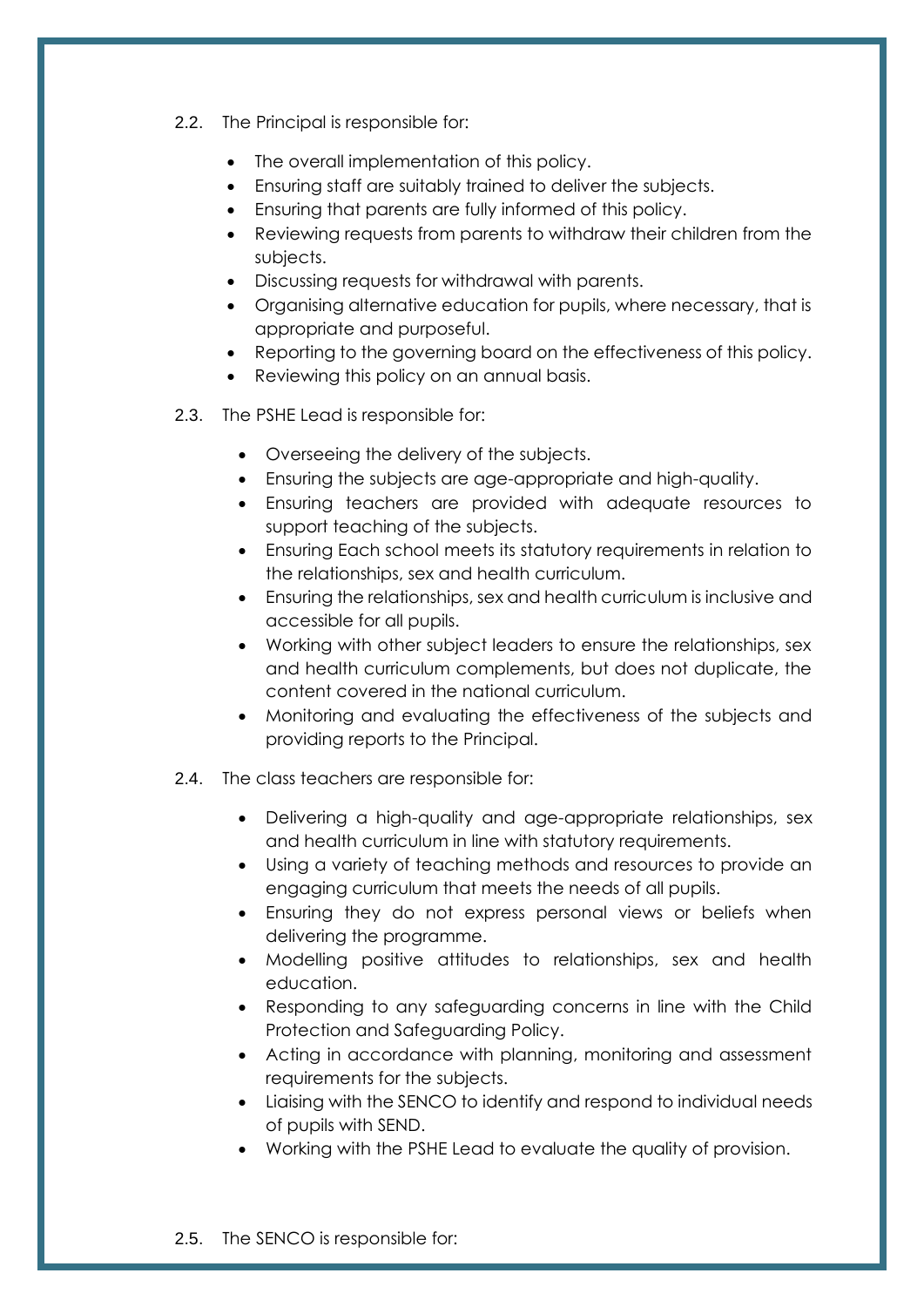- Advising teaching staff how best to identify and support pupils' individual needs.
- Advising staff on the use of TAs in order to meet pupils' individual needs.

# <span id="page-5-0"></span>**3. Organisation of the curriculum**

- 3.1. Every primary school is required to deliver statutory relationships education and health education.
- 3.2. For the purpose of this policy, **"relationships and sex education"** is defined as teaching pupils about healthy, respectful relationships, focussing on family and friendships, in all contexts, including online, as well as developing an understanding of human sexuality.
- 3.3. For the purpose of this policy, **"health education"** is defined as teaching pupils about physical health and mental wellbeing, focussing on recognising the link between the two and being able to make healthy lifestyle choices.
- 3.4. The delivery of the relationships education and of health education coincide with one another and will be delivered as part of Each school's PSHE curriculum.
- 3.5. The relationships and health curriculum has been organised in line with the statutory requirements outlined in the DfE (2019) 'Relationships, Education, Relationships and Sex Education (RSE) and Health Education' [guidance.](https://www.gov.uk/government/publications/relationships-education-relationships-and-sex-education-rse-and-health-education)
- 3.6. The relationships and health curriculum takes into account the views of teachers, pupils and parents. We are dedicated to ensuring our curriculum meets the needs of the whole-school community.
- 3.7. The relationships and health curriculum is informed by issues in Each school and wider community to ensure it is tailored to pupils' needs; for example, if there were to be a local prevalence of specific sexually transmitted infections, our curriculum would be tailored to address this issue.
- 3.8. We consult with parents, pupils and staff in the following ways:
	- Questionnaires and surveys
	- Website
	- Newsletters and letters
- 3.9. Any parent, teacher or pupil wishing to provide feedback about the curriculum can do so at any time during the academic year by:
	- Organising a meeting with the Principal.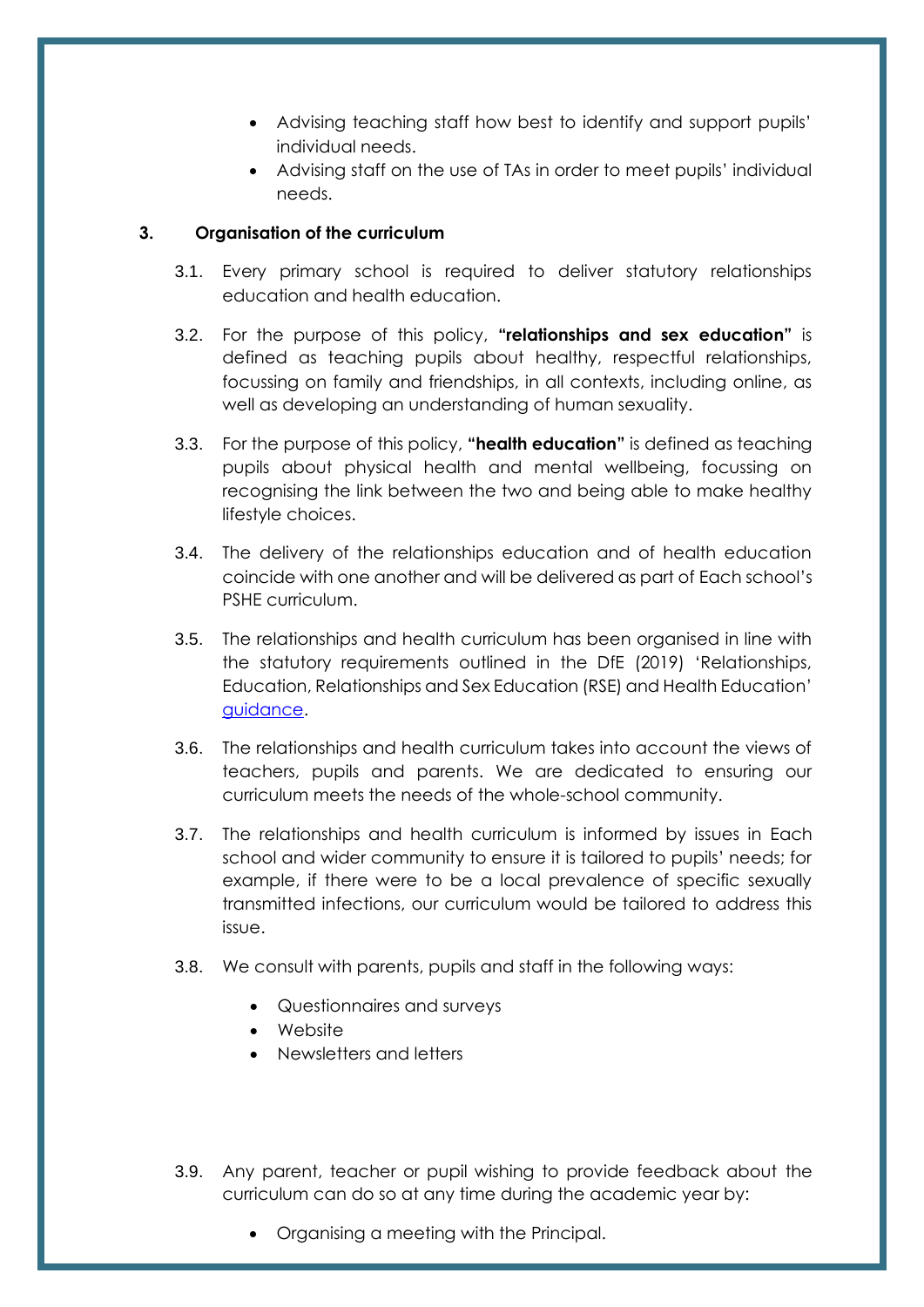- Emailing our schools
- 3.10. Each school has organised a curriculum that is age-appropriate for pupils within each year group, based on the views of teachers, parents and pupils.
- 3.11. When organising the curriculum, the religious backgrounds of all pupils will be considered, so that the topics that are covered are taught appropriately.

# <span id="page-6-0"></span>**4. Consultation with parents**

- 4.1. Each school understands the important role parents play in enhancing their children's understanding of relationships, sex and health. Similarly, we also understand how important parents' views are in shaping the curriculum.
- 4.2. Each school works closely with parents by establishing open communication – all parents are consulted in the development and delivery of the curriculum, as outlined in [section 3](#page-5-0) of this policy.
- 4.3. Parents are provided with the following information:
	- The content of the relationships, sex and health curriculum
	- The delivery of the relationships, sex and health curriculum, including what is taught in each year group
	- The legalities surrounding withdrawing their child from the subjects
	- The resources that will be used to support the curriculum
- 4.4. Each school aims to build positive relationships with parents by inviting them into school to discuss what will be taught, address any concerns and help parents in managing conversations with their children on the issues covered by the curriculum.
- 4.5. Parents are consulted in the review of the curriculum and this policy, and are encouraged to provide their views at any time.

# <span id="page-6-1"></span>**5. Relationships education overview**

# **Families and people who care for me**

- 5.1. By the end of primary school, pupils will know:
	- That families are important for them growing up because they can give love, security and stability.
	- The characteristics of healthy family life, commitment to each other, including in times of difficulty, protection and care for children and other family members, the importance of spending time together and sharing each other's lives.
	- That others' families, either in school or in the wider world, sometimes look different from their family, but that they should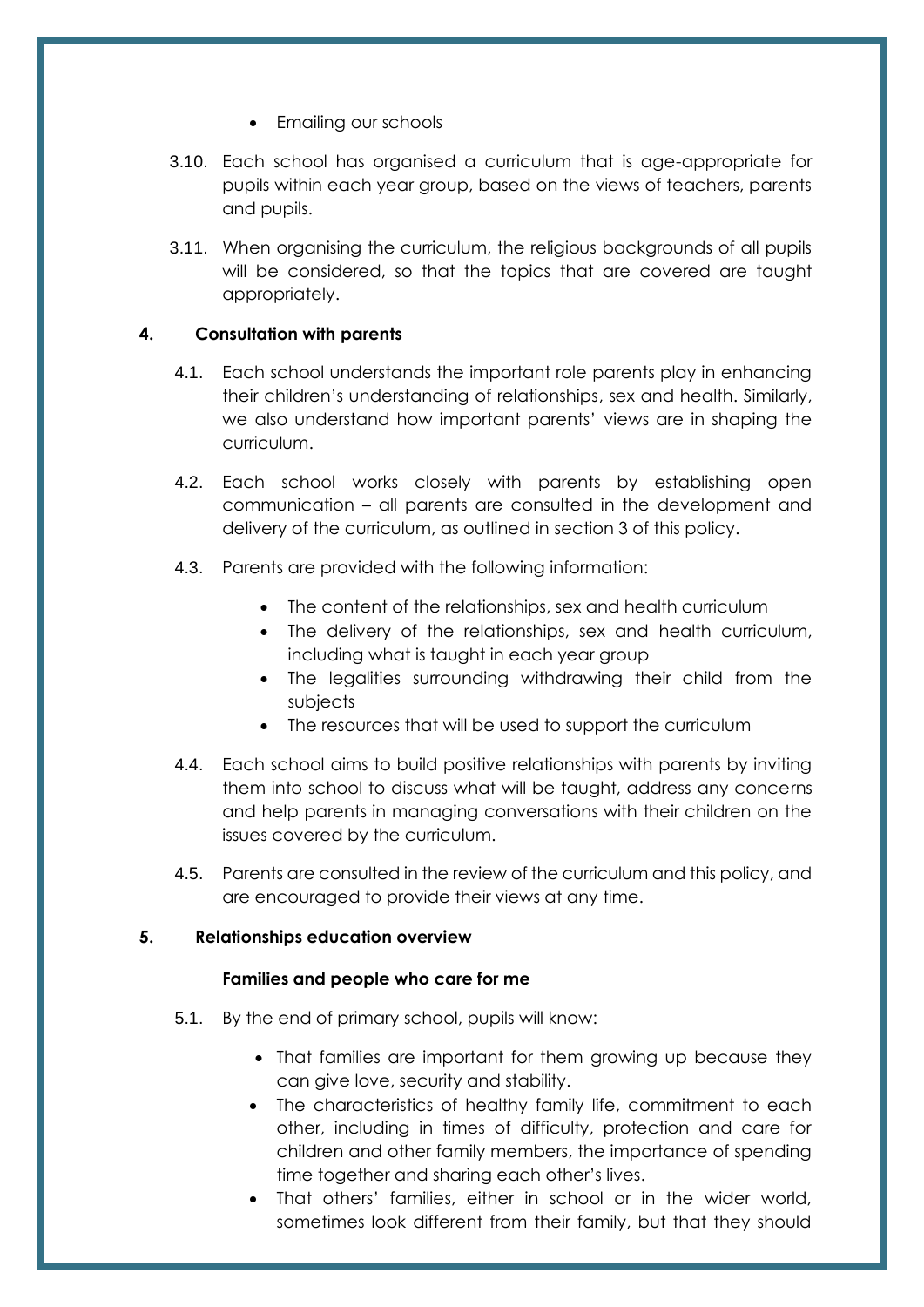respect those differences and know that other children's families are also characterised by love and care.

- That stable, caring relationships, which may be of different types, are at the heart of happy families, and are important for children's security as they grow up.
- That marriage represents a formal and legally recognised commitment of two people to each other which is intended to be lifelong.
- How to recognise if family relationships are making them feel unhappy or unsafe, and how to seek help or advice from others if needed.

#### **Caring friendships**

- 5.2. By the end of primary school, pupils will know:
	- How important friendships are in making us feel happy and secure, and how people choose and make friends.
	- The characteristics of friendships, including mutual respect, truthfulness, trustworthiness, loyalty, kindness, generosity, trust, sharing interests and experiences, and support with problems and difficulties.
	- That healthy friendships are positive and welcoming towards others, and do not make others feel lonely or excluded.
	- That most friendships have ups and downs, but that these can often be worked through so that the friendship is repaired or even strengthened, and that resorting to violence is never right.
	- How to recognise who to trust and who not to trust.
	- How to judge when a friendship is making them feel unhappy or uncomfortable.
	- How to manage conflict.
	- How to manage different situations and how to seek help from others if needed.

#### **Respectful relationships**

- 5.3. By the end of primary school, pupils will know:
	- The importance of respecting others, even when they are very different from them (for example, physically, in character, personality or backgrounds), make different choices, or have different preferences or beliefs.
	- Which practical steps they can take in a range of different contexts to improve or support respectful relationships.
	- The conventions of courtesy and manners.
	- The importance of self-respect and how this links to their own happiness.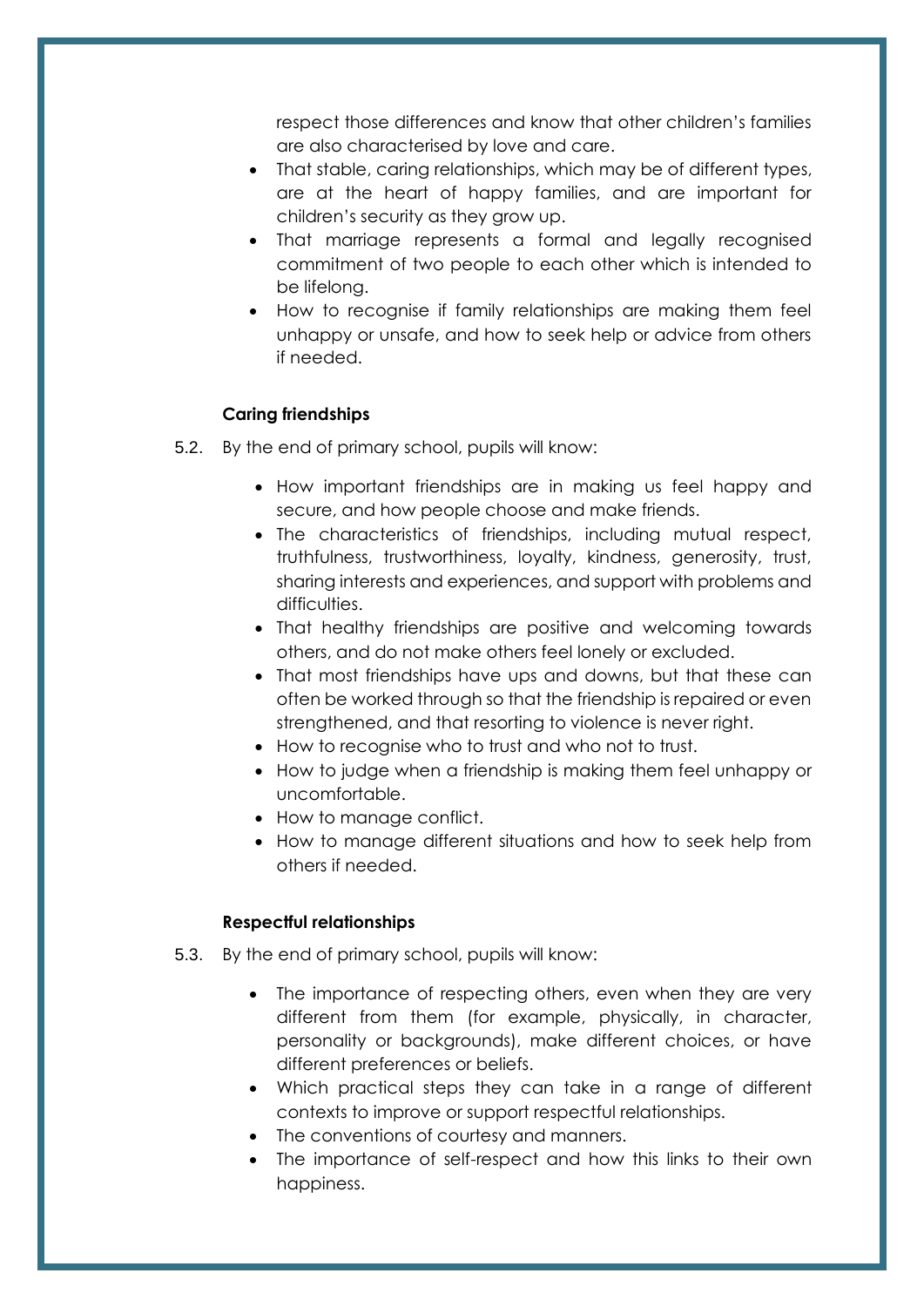- That in school and wider society they can expect to be treated with respect by others, and that in turn they should show due respect to others, including those in positions of authority.
- About the different types of bullying (including cyberbullying), the impact of bullying, responsibilities of bystanders to report bullying to an adult, and how to seek help.
- What a stereotype is, and how they can be unfair, negative or destructive.
- The importance of permission-seeking and giving in relationships with friends, peers and adults.

#### **Online relationships**

- 5.4. By the end of primary school, pupils will know:
	- That people sometimes behave differently online, including pretending to be someone they are not.
	- That the same principles apply to online relationships as to faceto-face relationships, including the importance of respect for others online, even when we are anonymous.
	- The rules and principles for keeping safe online.
	- How to recognise harmful content and contact online, and how to report these.
	- How to critically consider their online friendships and sources of information.
	- The risks associated with people they have never met.
	- How information and data is shared and used online.

#### **Being safe**

- 5.5. By the end of primary school, pupils will know:
	- What sorts of boundaries are appropriate in friendships with peers and others – including in a digital context.
	- About the concept of privacy and the implications of it for both children and adults.
	- That it is not always right to keep secrets if they relate to being safe.
	- That each person's body belongs to them, and the differences between appropriate and inappropriate or unsafe physical, and other, contact.
	- How to respond safely and appropriately to adults they may encounter, including online, who they do not know.
	- How to recognise and report feelings of being unsafe or feeling bad about any adult.
	- How to ask for advice or help for themselves and others, and to keep trying until they are heard.
	- How to report concerns or abuse, and the vocabulary and confidence needed to do so.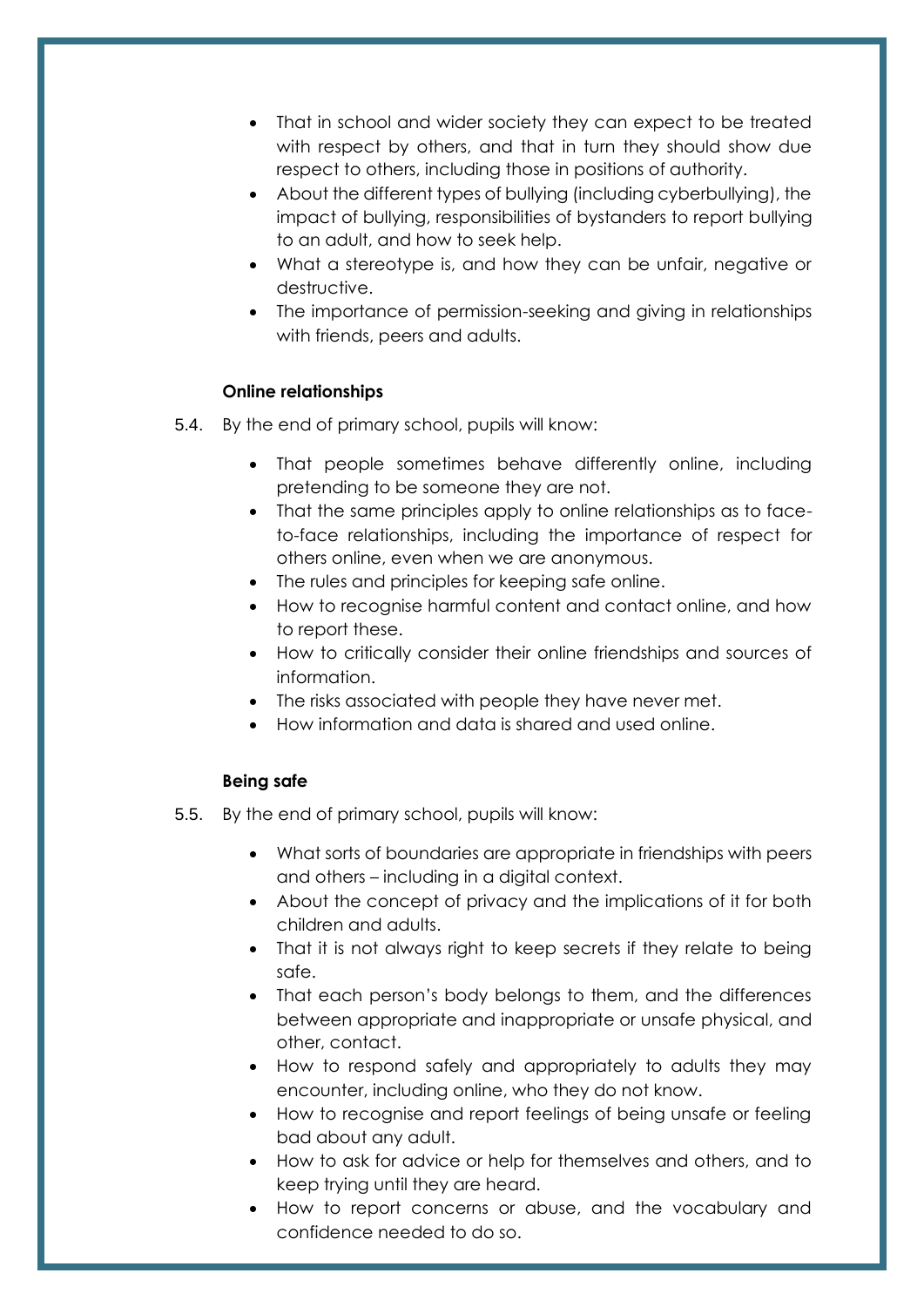• Where to seek advice, for example, from their family, their school and other sources.

# <span id="page-9-0"></span>**6. Relationships education per year group**

- 6.1. Each school is free to determine, within the statutory curriculum content outlined in [section 5,](#page-6-1) what pupils are taught during each year group.
- 6.2. Each school always considers the age and development of pupils when deciding what will be taught in each year group.
- 6.3. Each school plans a progressive curriculum in which topics are built upon prior knowledge taught in previous years as pupils progress through school, with a view to providing a smooth transition to secondary school.

# <span id="page-9-1"></span>**7. Health education overview**

7.1. The focus at primary level is teaching the characteristics of good physical health and mental wellbeing.

#### **Mental wellbeing**

- 7.2. By the end of primary school pupils will know:
	- That mental wellbeing is a normal part of daily life, in the same way as physical health.
	- That there is a normal range of emotions, e.g. happiness, sadness, anger, fear, surprise and nervousness.
	- The scale of emotions that humans experience in response to different experiences and situations.
	- How to recognise and talk about their emotions, including having a varied vocabulary of words to use when talking about their own and others' feelings.
	- How to judge whether what they are feeling and how they are behaving are appropriate and proportionate.
	- The benefits of physical exercise, time outdoors, community participation, and voluntary and service-based activity on mental wellbeing and happiness.
	- Simple self-care techniques, including the importance of rest, time spent with friends and family, and the benefits of hobbies and interests.
	- How isolation and loneliness can affect children, and that it is very important they seek support and discuss their feelings with an adult.
	- That bullying (including cyberbullying) has a negative and often lasting impact on mental wellbeing.
	- Where and how to seek support (including recognising the triggers for seeking support), extending to who in school they should speak to if they are worried about themselves or others.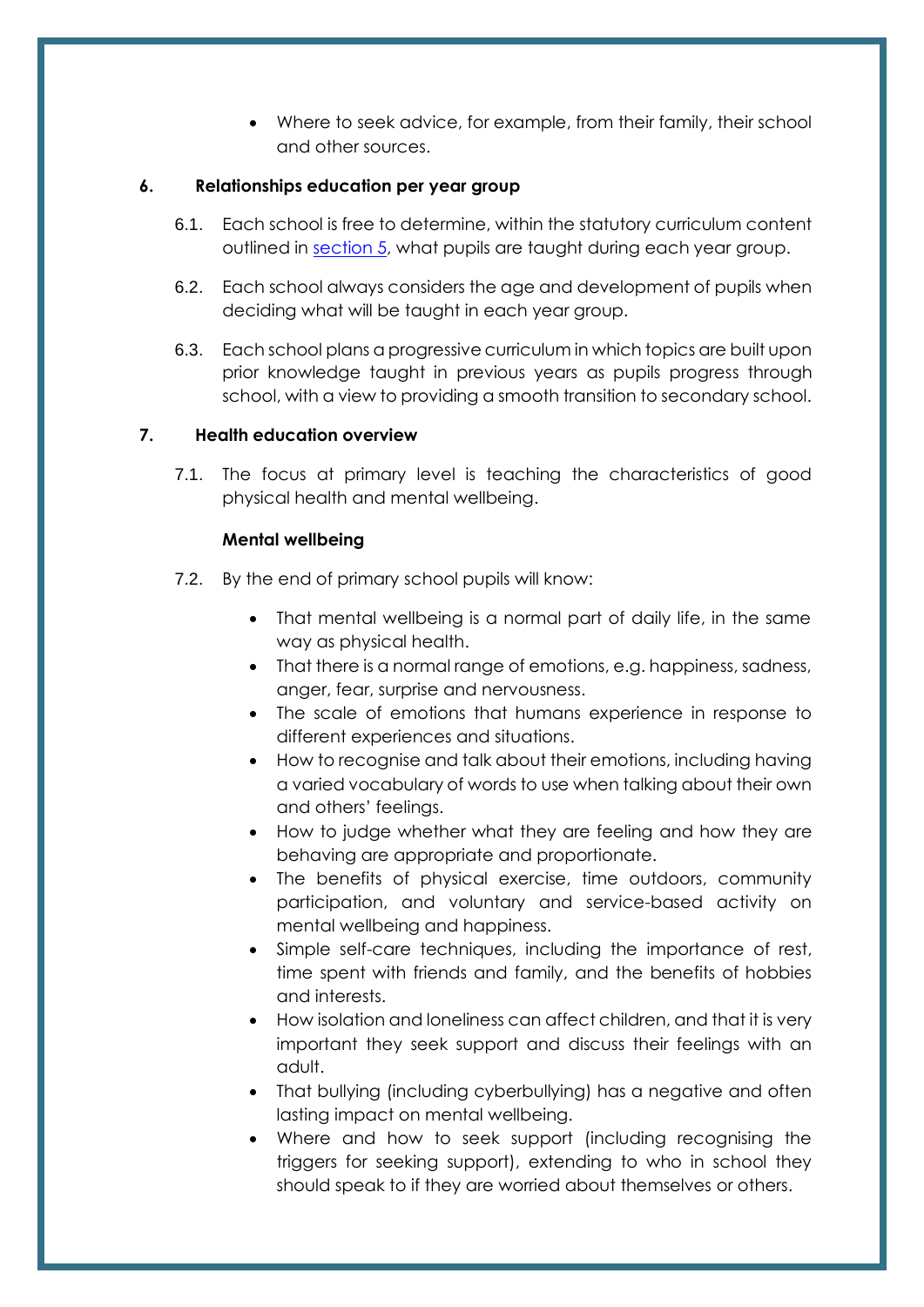• That it is common to experience mental ill health and, for the many people who do, the problems can be resolved if the right support is made available, especially if accessed early enough.

# **Internet safety and harms**

- 7.3. By the end of primary school, pupils will know:
	- That for most people, the internet is an integral part of life and has many benefits.
	- About the benefits of rationing time spent online.
	- The risks of excessive time spent on electronic devices.
	- The impact of positive and negative content online on their own and others' mental and physical wellbeing.
	- How to consider the effect of their online actions on others.
	- How to recognise and display respectful behaviour online.
	- The importance of keeping personal information private.
	- Why some social media, some computer games and online gaming are age-restricted.
	- That the internet can also be a negative place where online abuse, trolling, bullying and harassment can take place, which can have a negative impact on mental health.
	- How to be a discerning consumer of information online, including understanding that information, inclusive of that from search engines, is ranked, selected and targeted.
	- Where and how to report concerns and get support with issues online.

# **Physical health and fitness**

- 7.4. By the end of primary school, pupils will know:
	- The characteristics and mental and physical benefits of an active lifestyle.
	- The importance of building regular exercise into daily and weekly routines and how to achieve this, for example by walking or cycling to school, a daily active mile, or other forms of regular, vigorous exercise.
	- The risks associated with an inactive lifestyle, including obesity.
	- How and when to seek support, including which adults to speak to in school, if they are worried about their health.

# **Healthy eating**

7.5. By the end of primary school, pupils will know: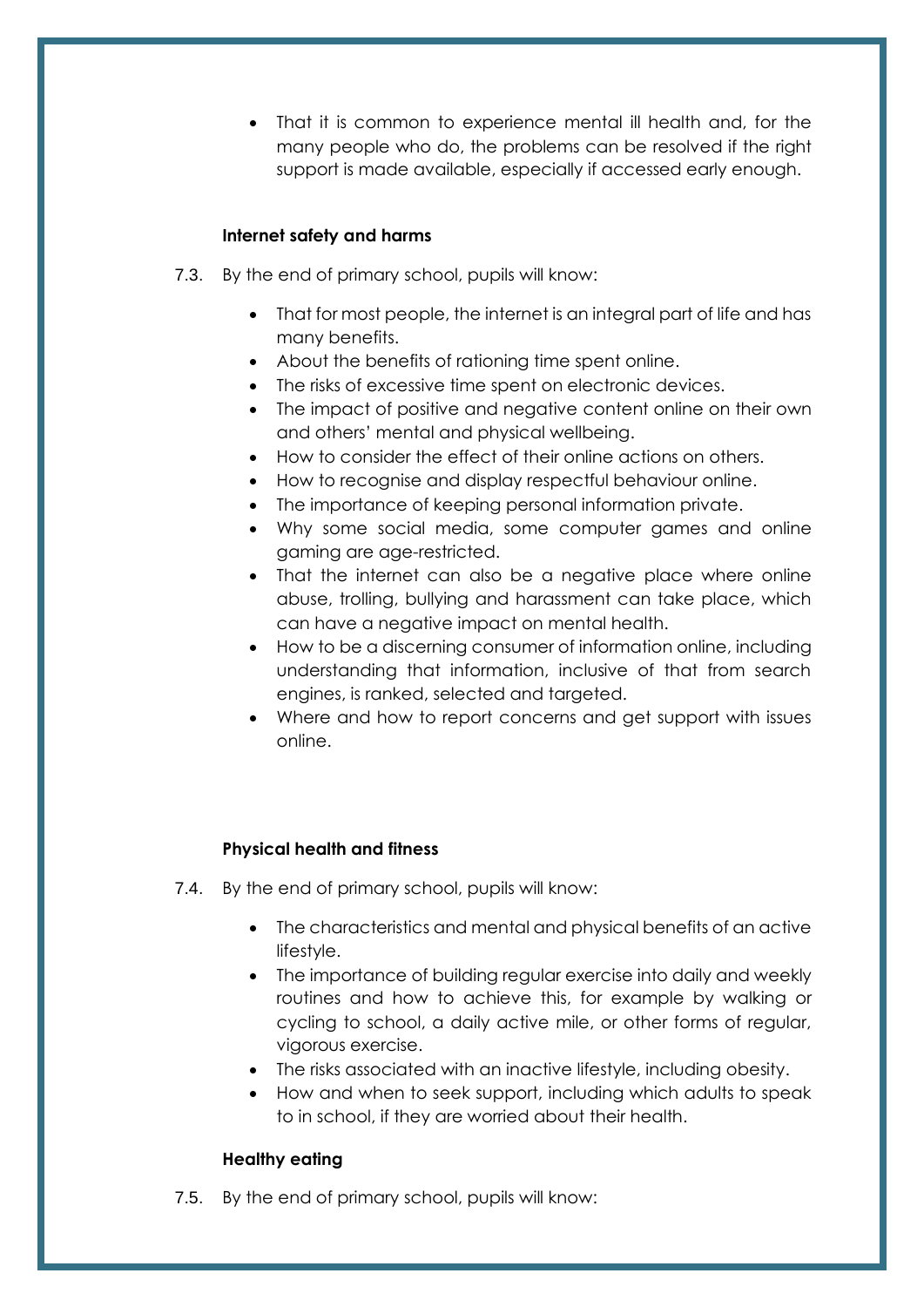- What constitutes a healthy diet, including an understanding of calories and other nutritional content.
- The principles of planning and preparing a range of healthy meals.
- The characteristics of a poor diet and risks associated with unhealthy eating, including obesity, and other behaviours, e.g. the impact of alcohol on health.

#### **Drugs alcohol and tobacco**

- 7.6. By the end of primary school, pupils will know:
	- The facts about legal and illegal harmful substances and associated risks, including smoking, alcohol use and drug-taking.

#### **Health and prevention**

- 7.7. By the end of primary school, pupils will know:
	- How to recognise early signs of physical illness, such as weight loss or unexplained changes to the body.
	- About safe and unsafe exposure to the sun, and how to reduce the risk of sun damage, including skin cancer.
	- The importance of sufficient good-quality sleep for good health, and that a lack of sleep can affect weight, mood and ability to learn.
	- About dental health and the benefits of good oral hygiene and dental flossing, including regular check-ups at the dentist.
	- About personal hygiene and germs, including bacteria and viruses, how they are spread and treated, and the importance of hand washing.
	- The facts and science relating to immunisation and vaccination.

# **Basic first aid**

- 7.8. By the end of primary school, pupils will know:
	- How to make a clear and efficient call to emergency services if necessary.
	- Concepts of basic first-aid, for example dealing with common injuries, including head injuries.

# **Changing adolescent body**

7.9. By the end of primary school, pupils will know: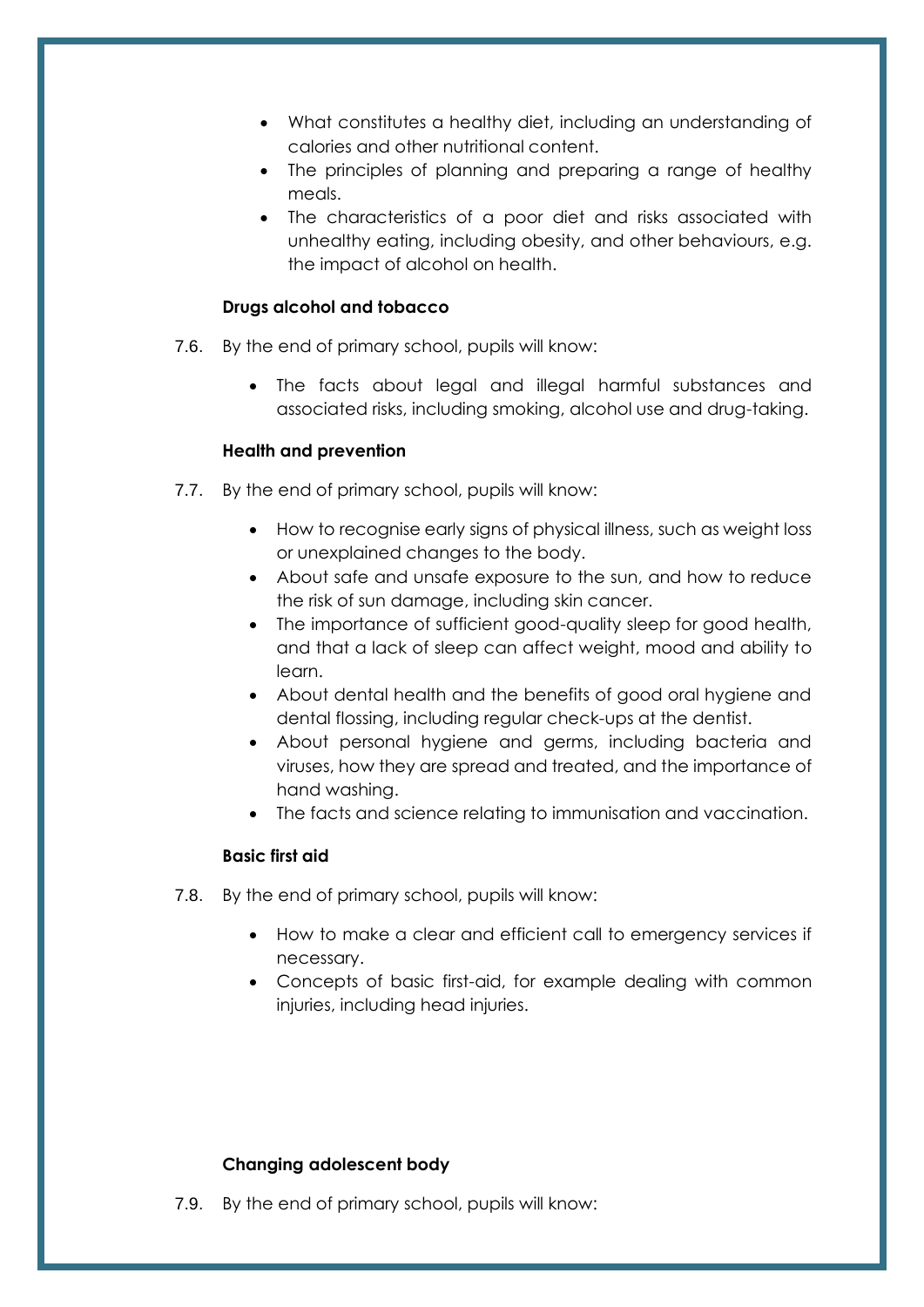- Key facts about puberty and the changing adolescent body, particularly from age 9 through to age 11, including physical and emotional changes.
- About menstrual wellbeing and key facts relating to the menstrual cycle.

# <span id="page-12-0"></span>**8. Health education per year group**

- 8.1. Each school is free to determine, within the statutory curriculum content outlined in [section 7,](#page-9-1) what pupils are taught during each year group.
- 8.2. Each school always considers the age and development of pupils when deciding what will be taught in each year group.
- 8.3. Each school plans a progressive curriculum, in which topics are built upon prior knowledge taught in previous years as pupils progress through school, with a view to providing a smooth transition to secondary school.

#### <span id="page-12-1"></span>**9. Sex education**

- 9.1. All pupils must be taught the aspects of sex education outlined in the primary science curriculum – this includes teaching about the main external parts of the human body, how it changes as it grows from birth to old age, including puberty, and the reproductive process in some plants and animals.
- 9.2. Each school is free to determine whether pupils should be taught sex education beyond what is required of the national curriculum.
- 9.3. In our schools, we do teach pupils sex education in line with our PHSE JIGSAW scheme of work and/or Growing and Changing curriculum.
- 9.4. Parents are fully consulted in the organisation and delivery of our sex education curriculum, in accordance wit[h section 3](#page-5-0) and [section 4](#page-6-0) of this policy.
- 9.5. Parents are given the opportunity to advise on what should be taught through sex education.
- 9.6. The age and development of pupils is always considered when delivering sex education.

#### <span id="page-12-2"></span>**10. Delivery of the curriculum**

10.1. The relationships, sex and health curriculum will be delivered as part of our PSHE curriculum.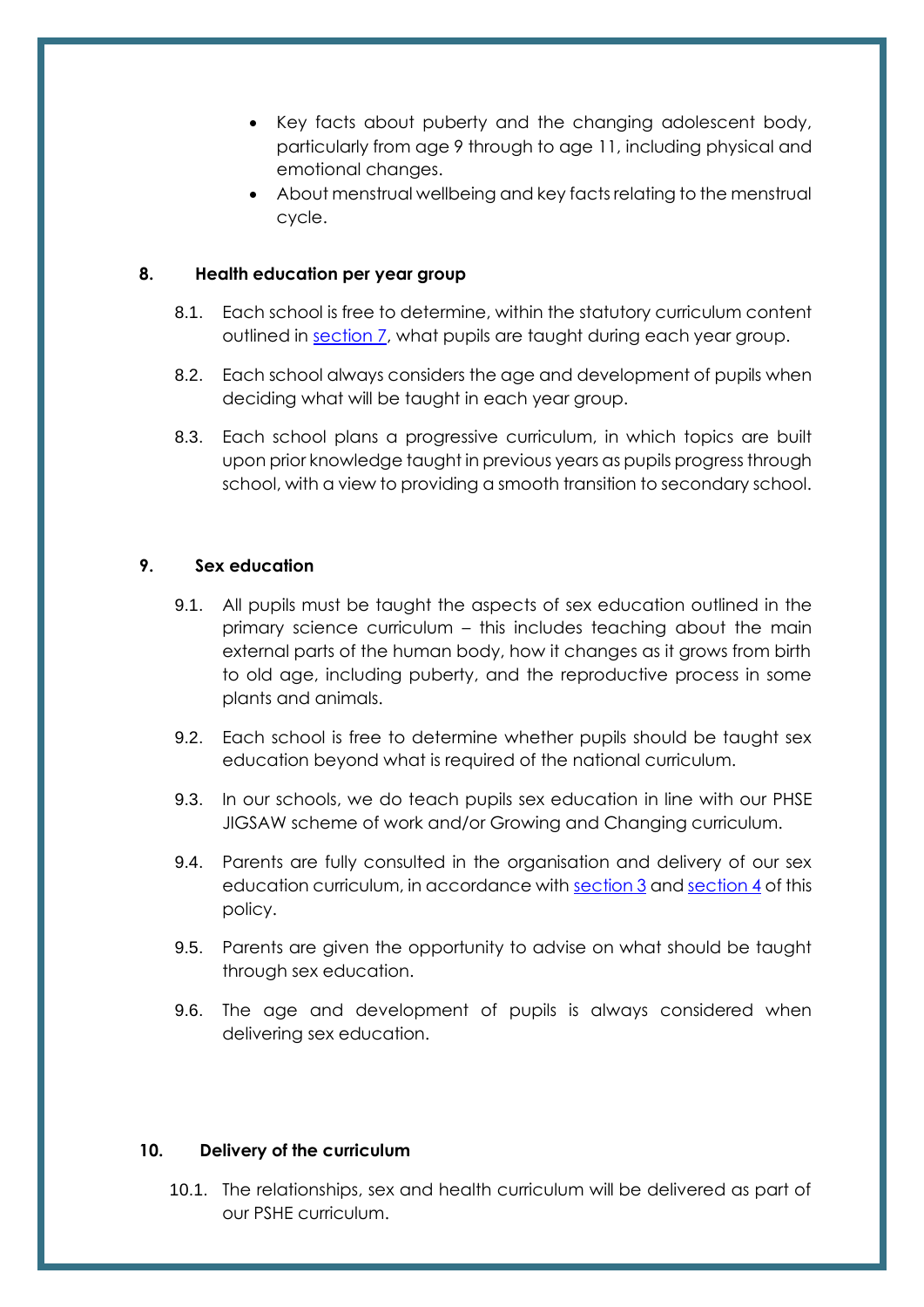- 10.2. Through effective organisation and delivery of the subject, we will ensure that:
	- Core knowledge is sectioned into units of manageable size.
	- The required content is communicated to pupils clearly, in a carefully sequenced way, within a planned scheme of work.
	- Teaching includes sufficient and well-chosen opportunities and contexts for pupils to embed new knowledge so that it can be used confidently in real-life situations.
- 10.3. The curriculum is delivered proactively, such that it addresses issues in a timely way in line with current evidence on children's physical, emotional and sexual development.
- 10.4. Teaching of the curriculum reflects requirements set out in law, particularly the Equality Act 2010, so that pupils understand what the law does and does not allow, and the wider legal implications of the decisions they make.
- 10.5. Pupils will be taught the facts and the law about sex, sexuality, sexual health and gender identity in an age-appropriate, inclusive and respectful way. We will endeavour to support all pupils to feel that the content is relevant to them and their developing sexuality.
- 10.6. At the point we consider it appropriate to teach pupils about sexual relationships, we will ensure that LGBTQ+ content is fully integrated into the relationships, sex and health curriculum, rather than delivered as a standalone unit or lesson.
- 10.7. Each school will ensure that all teaching and materials are appropriate for the ages of the pupils, their religious backgrounds, their developmental stages and any additional needs, such as SEND.
- 10.8. Classes may be taught in smaller groups, dependent upon the nature of the topic being delivered at the time, and the cultural background of pupils where it is appropriate to deal with these issues with heightened sensitivity.
- 10.9. Throughout every year group, appropriate diagrams, videos, books, games, discussion and practical activities will be used to assist learning.
- 10.10. Inappropriate images, videos, etc., will not be used, and resources will be selected with sensitivity given to the age, developmental stage and cultural background of pupils.
- 10.11. Pupils will be prevented from accessing inappropriate materials on the internet when using such to assist with their learning. The prevention measures taken to ensure this are outlined in each school's E-safety Policy.
- 10.12. Teachers will establish what is appropriate for one-to-one and wholeclass settings, and alter their teaching of the programme accordingly.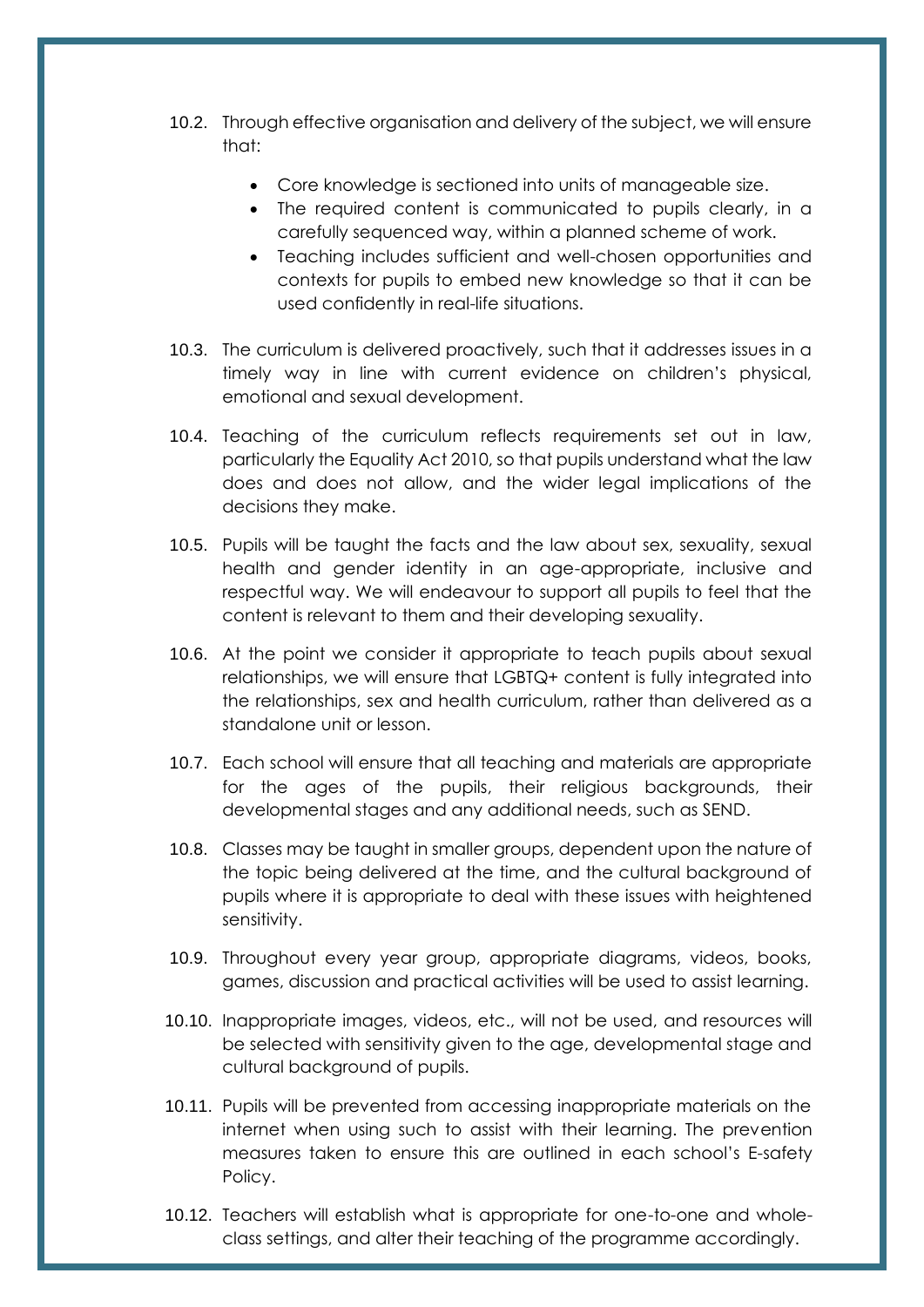- 10.13. Teachers will ensure that pupils' views are listened to and will encourage them to ask questions and engage in discussion. Teachers will answer questions sensitively, honestly and in a manner appropriate to the pupil's age.
- 10.14. Teachers will ensure pupils are aware of the expectation of them to participate sensitively and respectfully in class discussions of sensitive issues.
- 10.15. Teachers will stop full class discussions where pupils begin to reveal personal, private information related to sensitive issues. If teachers feel concerned about anything shared by a pupil, they will follow the appropriate response as laid out in the Child Protection and Safeguarding Policy. The programme will be designed to incorporate all pupils, and activities will be planned to ensure all are actively involved.
- 10.16. Teachers will focus heavily on the importance of healthy relationships, though sensitivity will always be given as to not stigmatise pupils based on their home circumstances.
- 10.17. Teachers will ensure that lesson plans are centred around reducing stigma, particularly in relation to mental wellbeing, and encouraging openness through discussion activities and group work.
- 10.18. Teachers will ensure lesson plans focus on challenging perceived views of pupils based on protected characteristics, through exploration of, and developing mutual respect for, those different to themselves.
- 10.19. Any resources or materials used to support learning will be formally assessed by the PSHE Lead before use to ensure they are appropriate for the age and maturity of pupils, and sensitive to their needs.
- 10.20. In teaching the curriculum, teachers will be aware that pupils may raise topics such as self-harm and suicide. When talking about these topics in lessons, teachers will be aware of the risks of encouraging these behaviours and will avoid any resources or material that appear as instructive rather than preventative.
- 10.21. At all points of delivery of this programme, parents will be consulted, and their views will be valued. What will be taught and how, will be planned in conjunction with parents.

#### <span id="page-14-0"></span>**11. Working with external experts**

11.1. External experts may be invited to assist from time-to-time with the delivery of the programme and will be expected to comply with the provisions of this policy.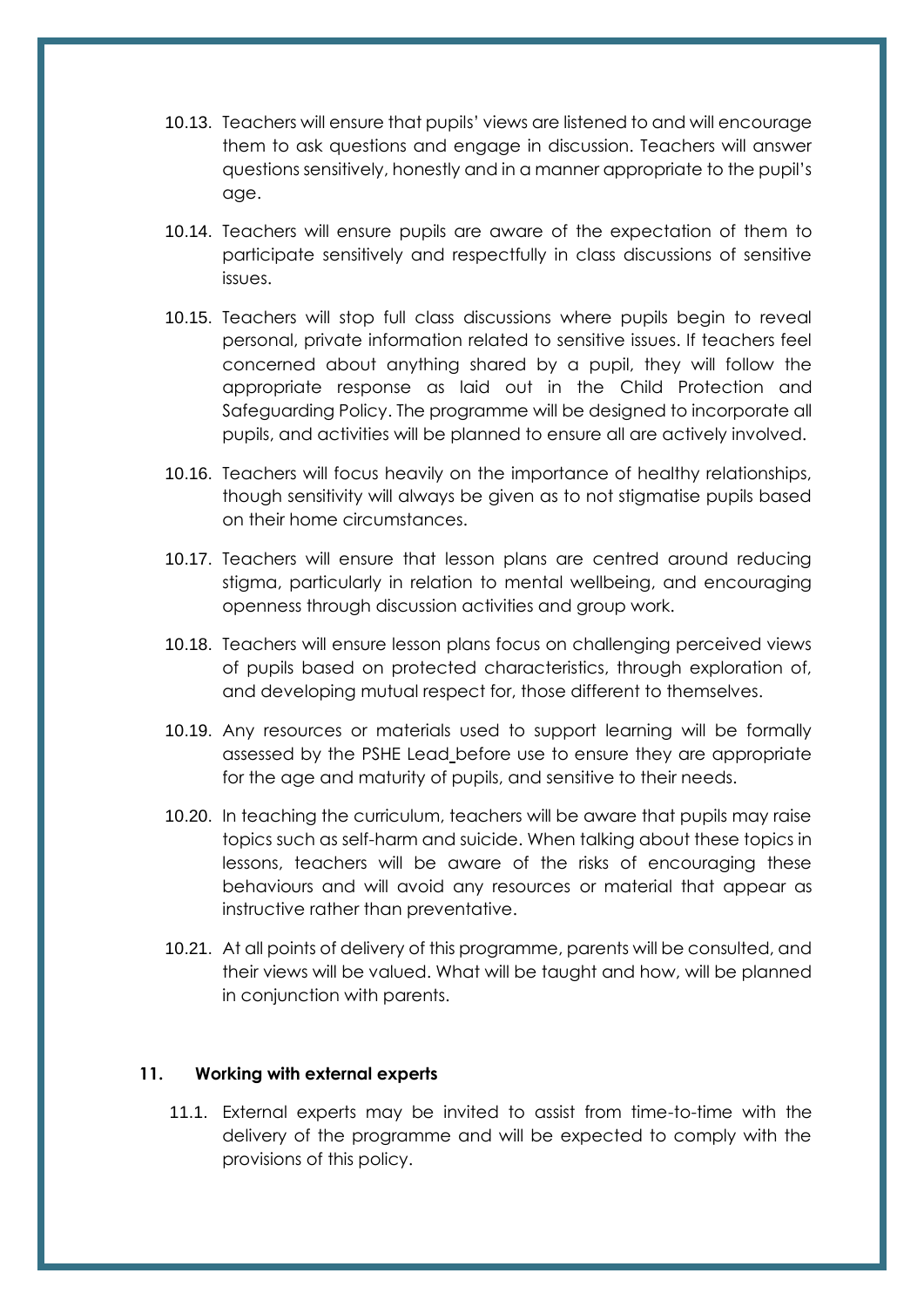- 11.2. Each school will ensure all visitor credentials are checked before they are able to participate in delivery of the curriculum, in line with the Visitor Policy.
- 11.3. Each school will ensure that the teaching delivered by the external expert fits with the planned curriculum and this policy.
- 11.4. Before delivering the session, each school will discuss the details of the expert's lesson plan and ensure that the content is age-appropriate and accessible for the pupils.
- 11.5. Each school will also ask to see the materials the expert intends to use, as well as a copy of the lesson plan, to ensure it meets all pupils' needs, including those with SEND.
- 11.6. Each school will agree with the expert the procedures for confidentiality, ensuring that the expert understands how safeguarding reports should be dealt with in line with the Child Protection and Safeguarding Policy.
- 11.7. The intended use of external experts is to enhance the curriculum delivered by teachers, rather than as a replacement for teachers.

# <span id="page-15-0"></span>**12. [Updated] Equality and accessibility**

- 12.1. Each school understands its responsibilities in relation to the Equality Act 2010, specifically that it must not unlawfully discriminate against any pupil because of their protected characteristics. These include:
	- Age
	- Sex or sexual orientation
	- Race
	- Disability
	- Religion or belief
	- Gender reassignment
	- Pregnancy or maternity
	- Marriage or civil partnership
- 12.2. Each school is committed to making reasonable adjustments wherever possible to promote accessibility and inclusivity of the curriculum.
- 12.3. Each school understands that pupils with SEND or other needs, such as those with social, emotional or mental health needs, are entitled to learn about relationships, sex and health education, and the programme will be designed to be inclusive of all pupils.
- 12.4. Teachers will understand that they may need to be more explicit and adapt their planning of work and teaching methods in order to appropriately deliver the programme to pupils with SEND or other needs.
- 12.5. Provisions under the Equality Act 2010 allow our school to take positive action, where it can be evidenced to be proportionate, to respond to particular disadvantages affecting a group because of a protected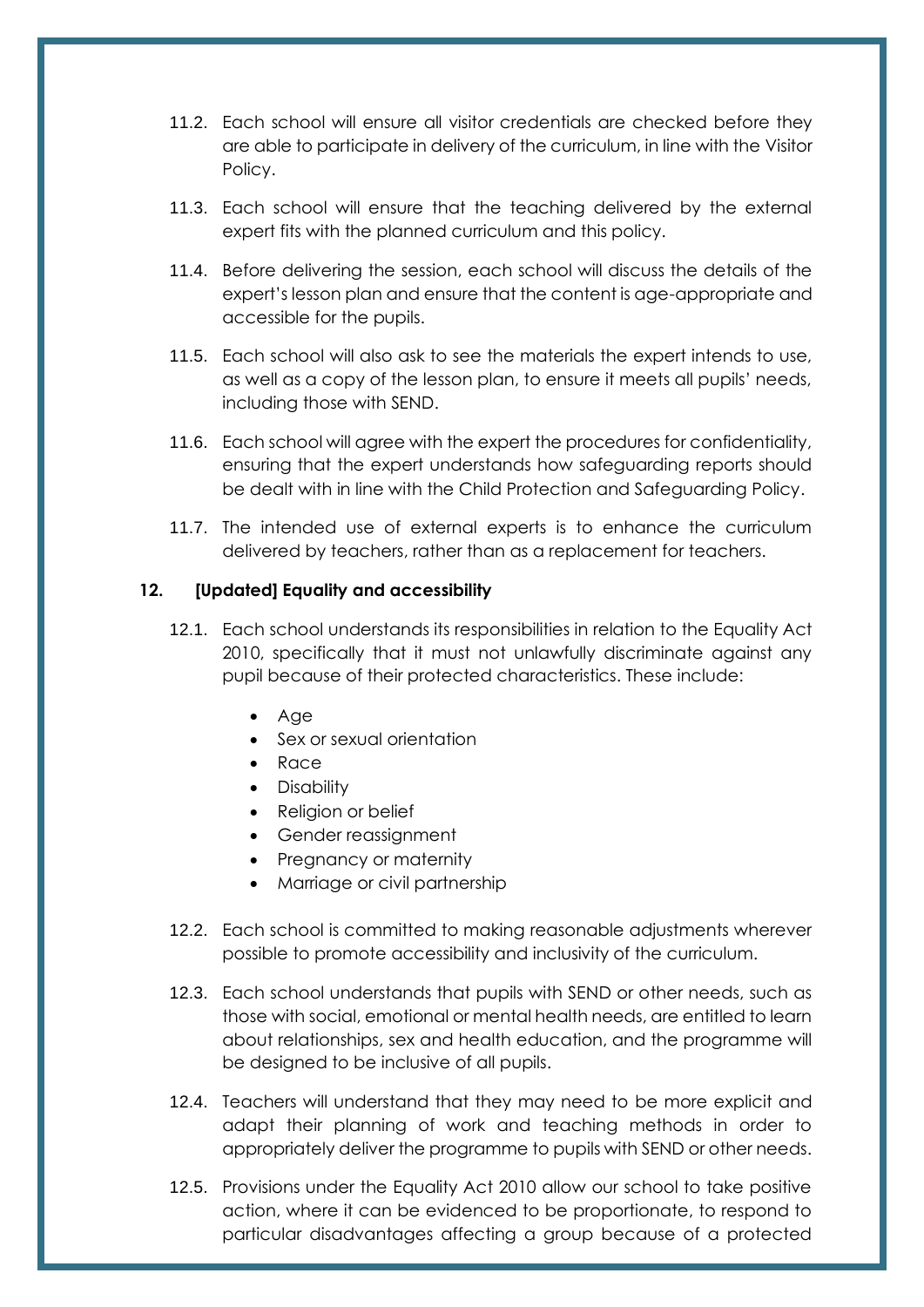characteristic. For example, we could consider taking positive action to support girls if there was evidence that they were being disproportionately subjected to sexual violence of sexual harassment.

- 12.6. When deciding whether support is necessary to support pupils with a particular protected characteristic, we will consider our pupils' needs, including the gender and age range of our pupils.
- 12.7. In order to foster healthy and respectful peer-to-peer communication and behaviour between all pupils, each school implements a robust Behavioural Policy, as well as a Child Protection and Safeguarding Policy, which set out expectations of pupils.
- 12.8. Each school understands that relationships, sex, and health education may include topics which are triggers for teaching staff, and could relate to historic, recent, or current trauma. If this is the case, each school encourages staff to approach their line manager or each school's designated wellbeing lead to discuss this.

#### <span id="page-16-0"></span>**13. Curriculum links**

- 13.1. Each school seeks opportunities to draw links between relationships, sex and health education and other curriculum subjects wherever possible to enhance pupils' learning.
- 13.2. Relationships, sex and health education will be linked to the following subjects in particular:
	- **Science** pupils learn about the main external parts of the body and changes to the body as it grows from birth to old age, including puberty.
	- **Computing and ICT** pupils learn about e-safety, including how to use technology safely, responsibly, respectfully and securely, how to keep personal information private and how to access help and support.
	- **PE**  pupils explore various physical activities, are physically active for sustained periods of time, engage in competitive sport and understand how exercise can lead to healthier lifestyles.
	- **Citizenship**  pupils learn about the requirements of the law, their responsibilities and the possible consequences of their actions.
	- **PSHE**  pupils learn about respect and difference, values and characteristics of individuals.

#### <span id="page-16-1"></span>**14. Withdrawing from the subjects**

- 14.1. Relationships and health education are statutory at primary and parents **do not** have the right to withdraw their child from the subjects.
- 14.2. As sex education is not statutory at primary level, other than what must be taught as part of the science curriculum, parents have the right to request to withdraw their child from all or part of the sex education curriculum.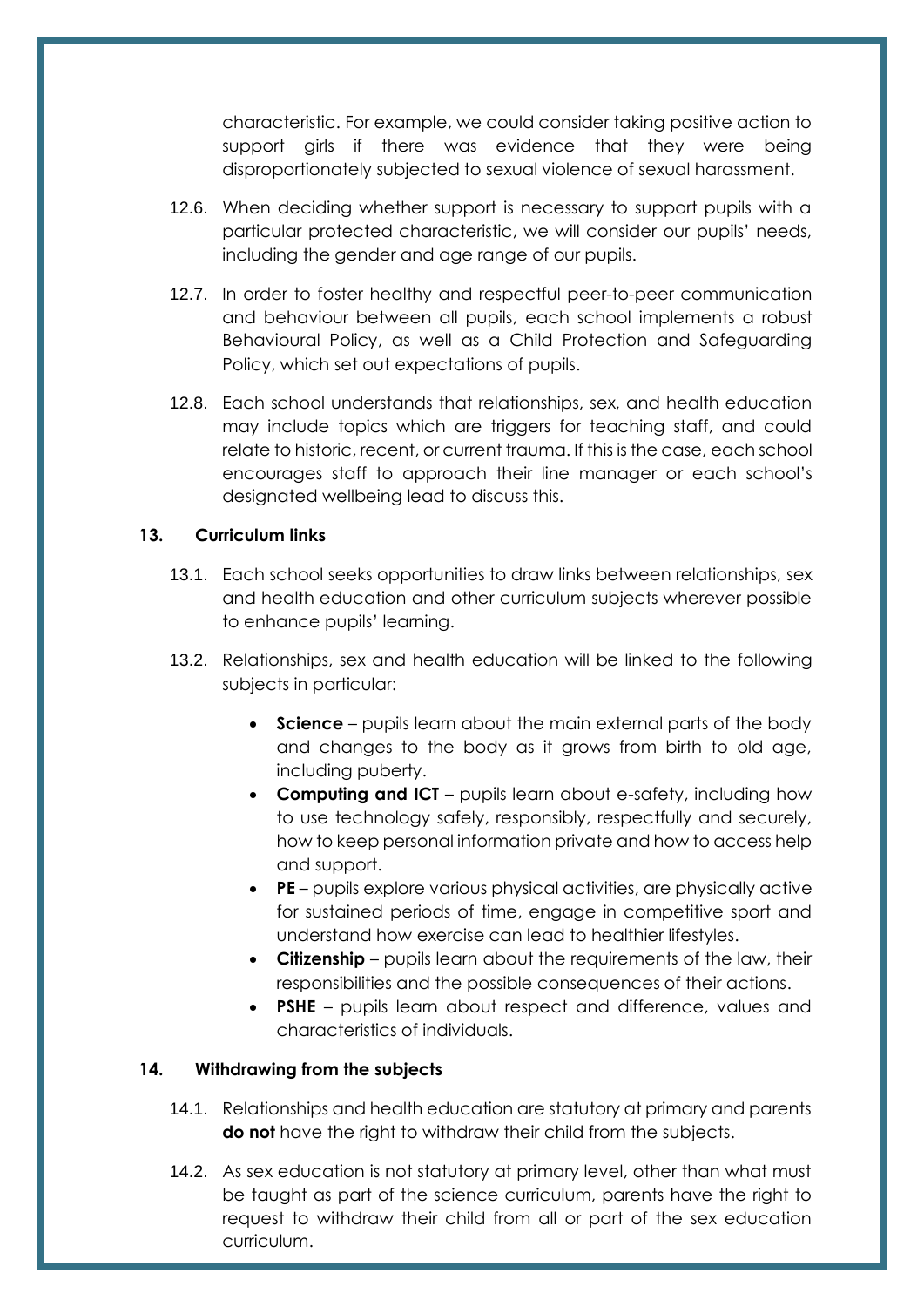- 14.3. The Principal will automatically grant withdrawal requests in accordance with point 14.2; however, the Principal will discuss the request with the parent and, if appropriate, their child, to ensure that their wishes are understood and to clarify the nature and purpose of the curriculum.
- 14.4. The Principal will discuss with the parent, the benefits or receiving this important education and any adverse effects that withdrawal may have on the pupil – this could include, for example, social and emotional effects of being excluded.
- 14.5. The Principal will keep a record of the discussion between themselves, the pupil and the parent.
- 14.6. The Principal will grant a parent's request to withdraw their child from sex education, other than the content that must be taught as part of the science curriculum.
- 14.7. The parent will be informed in writing of the Principal's decision.
- 14.8. Where a pupil is withdrawn from sex education, the Principal will ensure that the pupil receives appropriate alternative education.

#### <span id="page-17-0"></span>**15. Behaviour**

- 15.1. Each school has a zero-tolerance approach to bullying. We aim to foster a culture based on mutual respect and understanding for one another.
- 15.2. Any bullying incidents caused as a result of the relationships, sex and health education programme, such as those relating to sexual orientation, will be dealt with as seriously as other bullying incidents within each school.
- 15.3. Any occurrence of these incidents will be reported to a member of school staff, who will then discipline the pupil once they are on school premises.
- 15.4. These incidents will be dealt with following the processes in our Behavioural Policy and Anti-Bullying Policy.
- 15.5. The Principal will decide whether it is appropriate to notify the police or an anti-social behaviour coordinator in their LA of the action taken against a pupil.

# <span id="page-17-1"></span>**16. Staff training**

- 16.1. All staff members at each school will undergo training on an annual basis to ensure they are up-to-date with the relationship, sex and health education programme and associated issues.
- 16.2. Training of staff will also be scheduled around any updated guidance on the programme and any new developments, such as 'sexting', which may need to be addressed in relation to the programme.